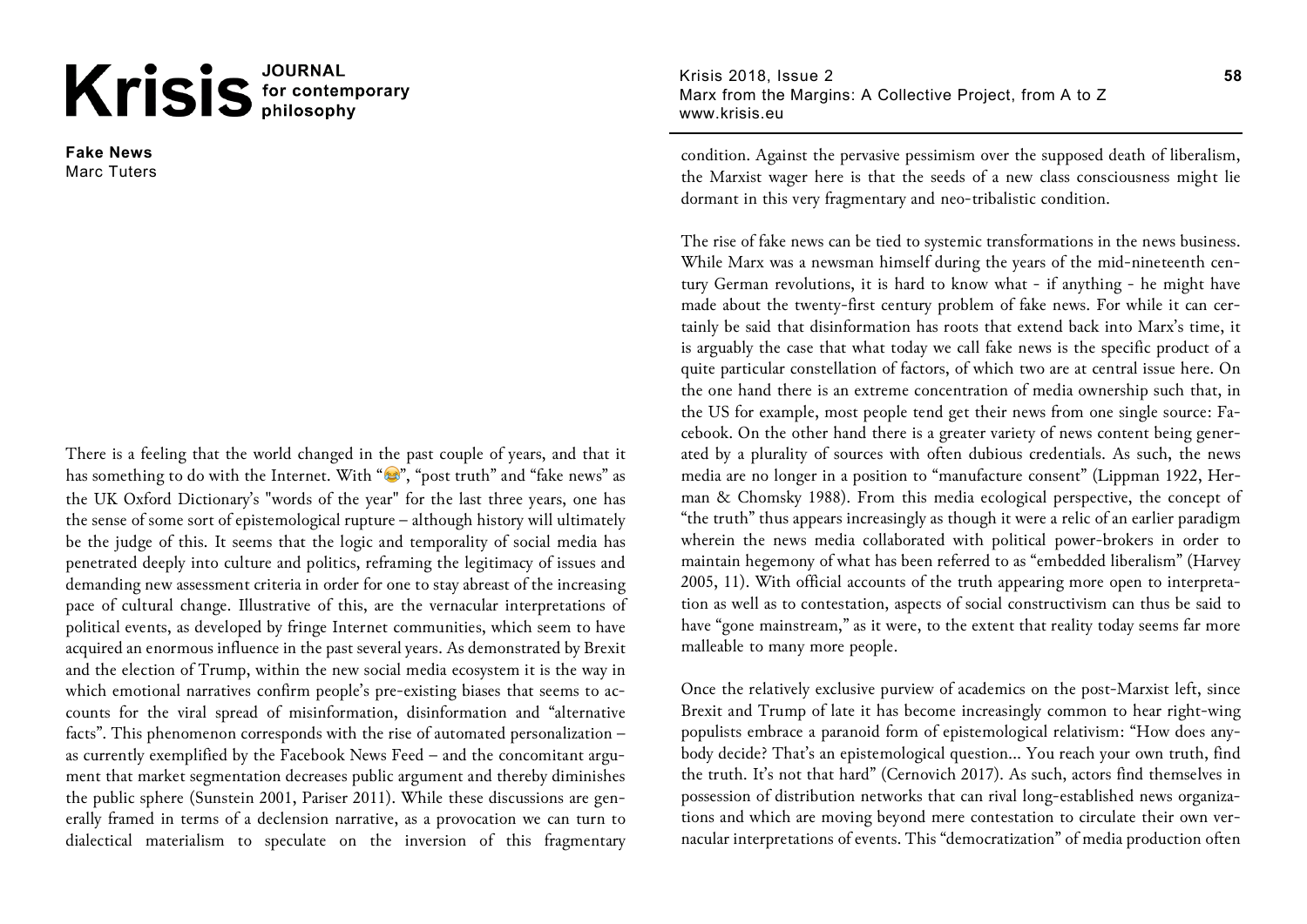**Fake News** Marc Tuters

feels empowering and revelatory, both for these niche producers and their audiences. The universalist correspondence theory of truth – long out of fashion amongst postmodernists – thus yields to a newly ascendant conspiratorial notion of truth that is revealed through a process of unveiling. The journalistic belief in "cold hard facts" gives way to a search for a notion of revealed truth that is always somehow "out there" (as the X-Files tv-series had already presciently observed at the close of the millennium), almost within reach in spite of being actively obscured by the powers that be.

If one of the normative criteria for a democratic society – at least in the Rawlsian tradition of liberalism – is that citizens share some common "epistemic principles", then it is arguable that the Internet actually works to undermine this epistemic consensus by providing each and every one of us with sources to validate our existing opinions, thereby allowing us to fit the facts to our antecedent systems of belief (Lynch 2016). As had already been noted nearly two decades ago, the cognitive bias towards group-think can make the Internet a breeding ground for radicalization, in which, "[r]epeated exposure to an extreme position, with the suggestion that many people hold that position, will predictably move those exposed, and likely predisposed, to believe in it." (Sunstein 2001, 71). Indeed, findings from recent experimental research in evolutionary psychology confirm this echo-chamber theory, showing subjects to consistently, although unconsciously, favor intuitive as opposed to rational explanations when making moral value-judgments. Humans, we are told, tend to construct post-hoc rationalizations for what they believe to be true in conformity with the values of their own tribes (Haidt 2012, Sloman and Fernbach 2017). Thus empowered, our supposedly tribal natures are busy shattering the edifice of liberal-consensus reality into a million little pieces, with no hope of any universal project on the horizon that might be capable of reassembling its fragments.

While fake news is currently recognized within policy circles as one of the most pressing problems of technocratic governance, dialectical materialism might be seen to offer a quite different interpretation of the mainstreaming of epistemological relativism and of social constructivism. In *History and Class Consciousness* Krisis 2018, Issue 2 Marx from the Margins: A Collective Project, from A to Z www.krisis.eu

(1971), originally published in 1923, Georg Lukács combined aspects of Hegelian metaphysics and Weberian anti-positivist sociology in order to develop the concepts of reification and of totality. Taken from the German word for objectification [Verdinglichung], reification was Lukács's term for the process of subsumption through which objects are transformed into subjects and subjects are turned into objects, while he defined totality as "the system of production at a given moment in history and the resulting divisions of society into classes" (ibid, 50). Following Engels's assertion that the proletariat was "prescribed, irrevocably and obviously, in its own situation in life as well as in the entire organization of contemporary civil society" (1956, 134–5), Lukács claimed that totality in fact lay dormant in those commodities that Marx had theorized as "external to man, and therefore alienable" (1992, 182).

For Lukács, reification contained within it the roots of its own overcoming since it produced an epistemological standpoint from which the totality could be grasped. It was through the material encounter between the objectified subject (laborer) and the subjectified object (the commodity) that a truly universal class consciousness would emerge. As Marx and Engels had themselves alluded to, it was paradoxically only through the total subjugation to (and repurposing of) the commodity form that "man" would "face with sober senses, his real conditions of life" (1948, 12). So, while the liberal critique posits that fake news threatens to undermine the shared epistemic principles which underpin democracy, dialectical materialism might ironically invert this critique by identifying fake news as the initial by-product of a new kind of epistemology, one perhaps closer to the machine.

To conclude this provocation, we might look towards Stiegler's (2010) proposal for a "new critique of political economy" that reorients the Marxist problematic over the ownership of the means of production to focus on the exteriorization of memory into corporately-owned inscription devices. While recognizing the threat that it poses to established liberal traditions, might we also see fake news in terms of Stiegler's dialectic of pharmakon, in which the poison and remedy are of a piece? Might this new plasticity of reality actually provide some kind of real challenge to